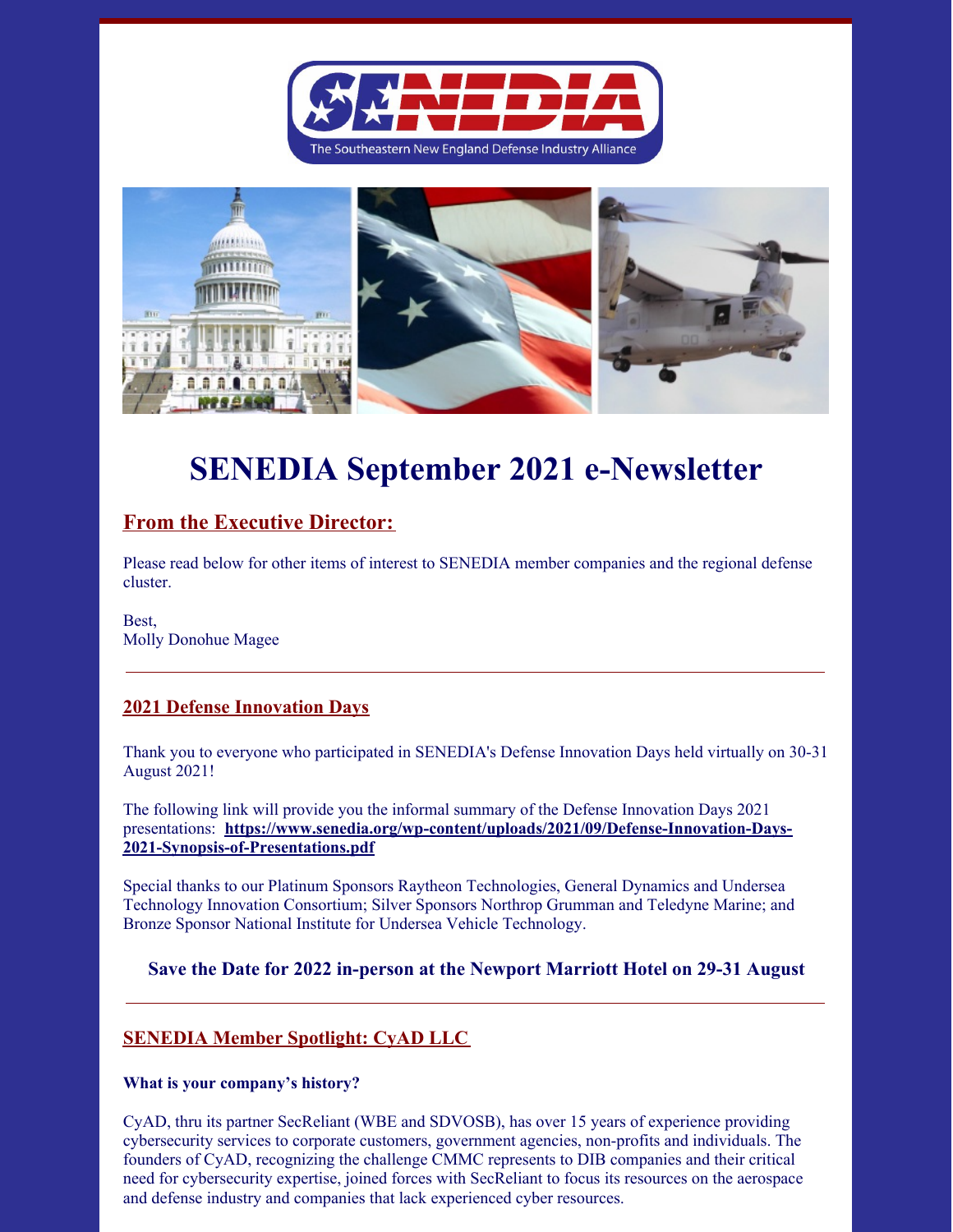#### **What services and/or products does your company provide?**

CyAD offers critical guidance to DIB companies interested in CMMC compliance, practicing effective cybersecurity hygiene, and assistance resolving any DFARS delinquencies including requirements related to NIST SP 800-171. CyAD provides cyber professionals with unique experienced-based skills essential to interpreting and meeting requirements of cybersecurity frameworks. This includes accurately mapping the requirements to persons, processes and technologies, and creating cybersecurity policies, system security plans and the many processes and procedures required for NIST 800-171 and CMMC compliance.

Other services include:

- virtual CISO's and other cyber personnel as an attractive and economic alternative to staffing an inhouse cyber security team.
- outsourced alternatives such as Managed Detection and Response, SIEM-as-a Service and Log Analytics-as-a-Service,
- third party services that periodically test the effectiveness of a company's cyber defenses such as pen testing, risk assessments, vulnerability assessments and red teaming, and
- cyber due diligence of vendors and potential acquisition targets.

#### **Why do you consider membership in SENEDIA valuable?**

SENEDIA's commitment to work on behalf of its membership of defense industry prime contractors and subcontractors (DIB) to:

- promote critical state and federal legislature,
- support companies in their efforts to meet the needs of its members,
- promote a commitment to cybersecurity and ensure the continued eligibility of its members to current and future contracts, and
- provide leadership in workforce development and addressing interim shortages.

#### **If a company wants to do business with yours, whom should they contact?**

Feel free to contact us directly by email at Dan.Lessard@cyadllc.com or call us at (203) 650-0849. Our product information is available on our website at www.cyadllc.com.

## **Save the Date – SENEDIA Annual Members Event**

SENEDIA's Annual Members Event is tentatively scheduled for Thursday 14 October at Newport Vineyards from 500pm – 700pm. More information will be sent in a couple of weeks.

## **We are looking for companies to host highly qualified interns!**

SENEDIA Internship program provides college Seniors with the opportunity to gain hands-on experience in the field. Through a partnership with Real Jobs RI, SENEDIA recruits and vets candidates. We currently have highly qualified interns looking for placements in the cyber, networking, engineering, and supply chain fields.

#### *Thank you to the companies who are currently hosting interns (PURVIS Systems, Powerdocks, LLC, NeQter Labs, KMS, Marine Acoustics).*

Companies who are interested in hosting an intern can contact Cassandra Johns, Director of Education & Career Pathways (Ciohns@senedia.org) for more information.

## **Reminder: Submarine Shipbuilding Supply Chain - Incumbent Worker Training Reimbursement**

SENEDIA, through our Submarine Shipbuilding Workforce Development contract with DoD, has launched the Incumbent Worker Trade/Industrial Skills Training Program. This program will provide New England companies, who are part of, or could become part of, the Submarine Shipbuilding Supply Chain, the ability to apply for up to \$30,000 in reimbursable funding for employee trades or industrial